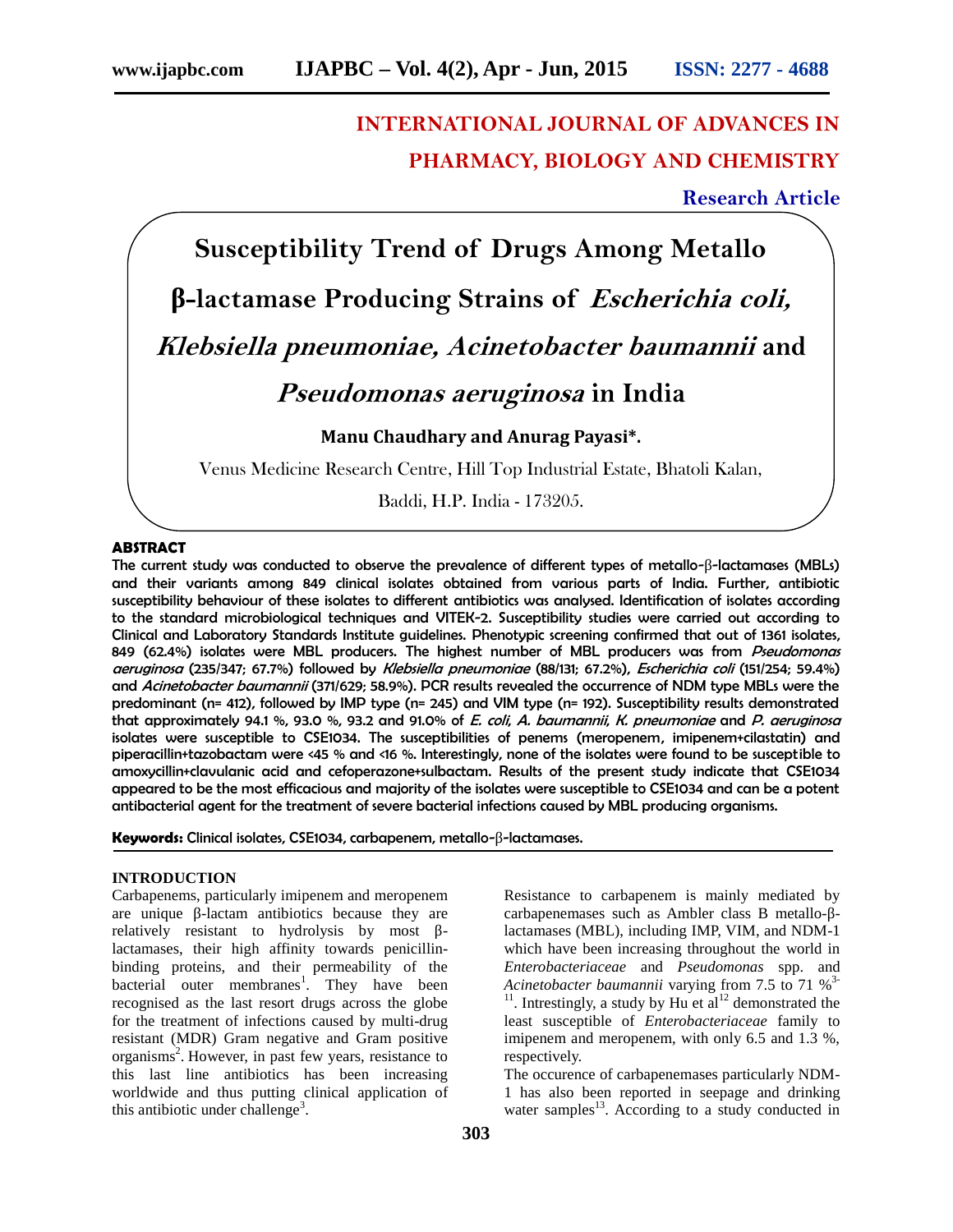the Melbourne, Australia ICU reported that wet area locations, including ICU sinks, water fountains, and ice machines are the reservoir for carbapenemresistant enterobacteriaceae (CRE) and inappropriate cleaning accounted for the primary method of transmission of CRE bacteria. Furthermore, the environmental strains of the CRE bacteria were the same strains infecting the patients in the ICU, as determined from genetic analysis suggesting that at risk patients were being infected in the hospital setting<sup>14</sup>.

Infections due to carbapenemases producing strains are associated with higher morbidity and mortality rates<sup>15</sup>. The increasing rate of resistance of drugs to MBL producing isolates encouraged us to study newly reported concept of antibiotic adjuvant entitiy by which the increasing failure rate of antibiotics in the treatment of the infections caused by such organisms can be controlled. Information regarding the prevalence of antimicrobial resistance in pathogens can be used for selecting an optional treatment.

Data on the prevalence of IMP, VIM and NDM variants in Enterobacteriaceae (*E. coli* and *K. pneumoniae*) and non-fermenting Gram-negative bacilli (*A. baumannii* and *P. aeruginosa*) from Indian hospitals are lacking. Therefore, the current study was undertaken to study the molecular characterisation of the selected isolates. The study also analysed the susceptibility behaviour of the isolates to different antibiotics including CSE1034, a new antibiotic adjuvant entity (AAE) which is a combination of -lactam and -lactamase inhibitor altogether termed as ceftriaxone plus sulbactam, with other antibiotics against these isolates.

#### **MATERIALS AND METHODS**

#### **Clinical specimen collection and their identification**

This study was conducted in the Department of Microbiology, Venus medicine Research Centre, Baddi, Himanchal pradesh India, from the period of January 2013 to March 2014. All the specimens were collected from different hospitals of India. The name of hospitals can not be disclosed due to confidentiality agreement. All the specimens including blood, urine, sputum and pus received were processed for clinical isolate isolation and identification of these isolates were done with VITEK-2 (BioMérieux, Marcy l'Etoile, France)<sup>16</sup>. Prior to use, all the specimens were inoculated onto Soyabean Casein Digest Agar (SCDA; Hi-Media, Mumbai, India), incubated at  $37^{\circ}$ C for overnight. At least three to five colonies of each specimen were selected from the SCDA plate and were transferred into a tube containing 10 ml of sterile Mueller-Hinton

broth (MHB; Hi-Media, Mumbai, India) to produce a suspension which matched the turbidity standard of 0.5 McFarland standard.

#### **Detection of MBL production**

Phenotypic evidence of MBL production was tested using imipenem (10  $\mu$ g) and imipenem (10  $\mu$ g) + EDTA (750  $\mu$ g) discs as described elsewhere<sup>17</sup>. The test organism was inoculated onto Mueller-Hinton agar (MHA, Himedia, Mumbai, India) and an increase of 5 mm or more in zone diameter in the presence of EDTA compared to imipenem alone was considered to be a positive test for the presence of an MBL. The strains *K. pneumoniae* BAA-2146 (NDM- 1 positive), *K. pneumoniae* NCTC 13439 (VIM-1 positive) and *E. coli* NCTC 13476 (IMP-1 positive) were used as control throughout study and were procured from LCGC, Bangalore, India. The results are explained in frequency and percentage.

# **DNA isolation**

Five ml of each bacterial culture was centrifuged at 5000 rpm for 5 min at 4 °C and pellet was washed once in Tris-EDTA (TE) buffer (Tris-HCl 1.0 M, pH 8.0; EDTA 0.5 M, pH 8.0). After addition of 300 μl of TE buffer, 40 μl of 10% SDS (sodium dodecyl sulfate), 3 μl of 0.5 M EDTA (pH 8.0) were added and incubated for 5 min at 65 °C. After incubation, 750 μl of isopropanol was added. This was followed by centrifugation at 14,000 rpm for 5 min at 15°C. The resulting pellet was re suspended in 500 μl of TE and 2 μl of RNAse A (10 mg/ml) and incubated at 65 °C for 30 min, then added 2 μl of proteinase K (20 mg/ml) and incubated at 37 °C for 15 min. Following incubation, 1 ml of phenol:chloroform (1:1) was added. The upper phase was transferred to another tube and added equal amount of chloroform, shaken well and centrifuged at 14,000 rpm for 5 min at 15°C. The supernatant was provided with 40 μl of 5 M Na- Acetate (pH 5.2) and 1 ml of ethanol and left at room temperature for 1 h, centrifuged at 7000 rpm for 5 min at 4 °C. The DNA pellet was washed with 70% ethanol and suspended in 50 μl of TE buffer.

# **Detection of MBLs and their variants**

All the MBL positive isolates were subjected for the detection of MBL genes and their variants, *NDM-1, NDM-2, NDM-5, IMP-1, IMP-12,IMP-20,IMP- 29,VIM-1,VIM-2,VIM-4*,and *VIM-7* as described previously [18-26]. All of the respective primers were obtained from Sigma Aldrich Chemicals Pvt. Ltd., Banglore, India. For PCR amplifications, about 200 pg of DNA was added to 20 µl mixture containing 0.5 mM of dNTPs, 1.25 µM of each primer and 0.5 µl/unit of Taq polymerase (Banglore Genei) in 1x PCR buffer. Amplification was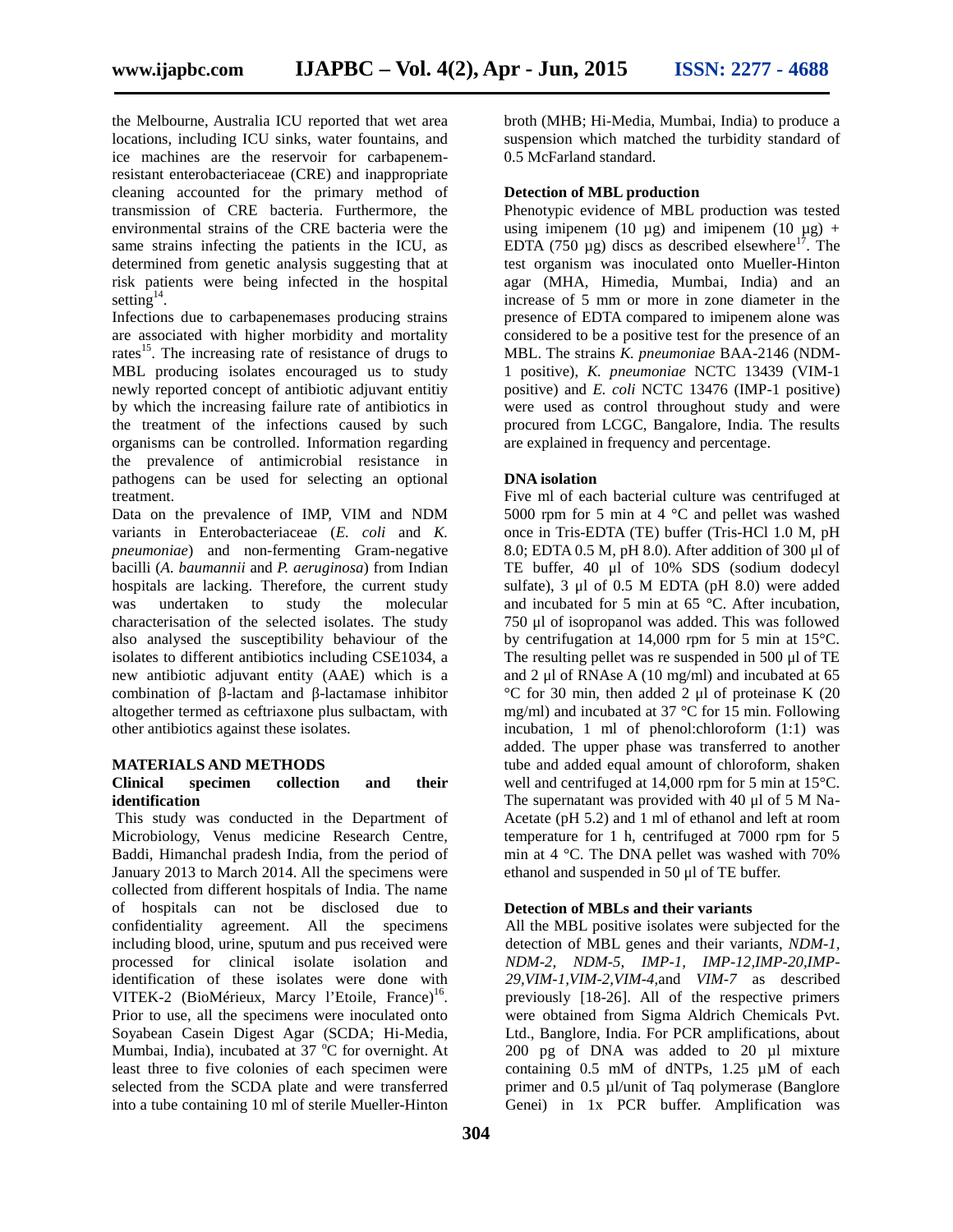performed in a Eppendorf thermal cycler (Germany). The amplified products were separated in 1.5 % agarose gel containing 2.5µl of 10 mg/ml ethidium bromide. The gel was run at 70 volt for 1 h. The gel images were taken under ultraviolet light using gel documentation system (Bio-Rad, USA). A 100 bp ladder (Banglore Genie) was used to measure the molecular weights of amplified products. The images of ethidium bromide stained DNA bands were visualized using a gel documentation system (Bio- Rad, USA).

# **Antimicrobial susceptibility study**

Susceptibility studies were done by broth dilution and disc diffusion methods according to the guidelines of Clinical and Laboratory Standards Institute (CLSI) [27]. *K. pneumoniae* BAA-2146 (NDM-1 positive), *K. pneumoniae* NCTC 13439 (VIM-1 positive) and *E. coli* NCTC 13476 (IMP-1 positive) which were used as positive controls. *E. coli* ATCC 25922 was used as quality control strain. Drugs, CSE1034 (ceftriaxone sodium plus sulbactam sodium along with adjuvant disodium edetate) (1.5 g), amoxicillin plus potassium clavulanate (1.2 g), piperacillin plus tazobactam  $(4.5 \text{ g})$ , meropenem  $(1 \text{ g})$ , imepenem plus cilastatin (0.5 g) and cefoperazone plus sulbactam (2 g) were used in the study were used for minimum inhibitory concentration (MIC) study. The discs of CSE1034 (45 µg), piperacillin + tazobactam (110µg), amoxicillin + clavulanic acid (30  $\mu$ g), cefoperazone + sulbactam (105  $\mu$ g), imipenem + cilastatin (10  $\mu$ g) and meropenem (10 µg) were obtained from Hi- Media (Mumbai, India). All the experiments were repeated 3 times and results were expressed as mean±SD values. Positive controls were the same which were used in MIC study. Results were interpreted according to CLSI guidelines.

### **RESULTS**

## **Isolation of clinical isolate from specimens**

Among 3593 clinical specimens, only 1361 (37.8%) showed the presence of targeted species which includes *A. baumannii* (629/1361; 46.2%) followed by *P. aeruginosa* (347/1361; 25.5%), *E. coli* (254/1361; 18.6%) and *K. pneumoniae* (131/1361; 9.6%) (Figure 1), while 1257 specimens did not show the presence of growth and were considered as sterile and 975 specimens showed the growth other organisms such as *Haemophilus influenzae, Salmonells typhi, Staphylococcus epidermidis, Sterptococcus pyogenes, Nisseria spp.* which were not part of study.

# **Detection of MBL production**

Of 1361 isolates, 849 (62.4%) isolates were MBL producers as confirmed by phenotypic method and these isolates were used for further study. The highest number of MBL producers was from *P. aeruginosa* (235/347; 67.7%) followed by *K. pneumoniae* (88/131; 67.2%), *E. coli* (151/254; 59.4%) and *A. baumannii* (371/629; 58.9%). The distribution of MBL producers in clinical samples is shown in Table 1. Of *A. baumannii*, the most MBL producers were from pus  $(61.3\%)$  followed by blood  $(59.2\%)$ , sputum (58.9%) and urine (55.5%). For *E. coli* the greatest number of MBL positive isolates were identified from sputum (71.8%), pus (65.2%), urine (58.2%) and blood (53.8%). Among *K. pneumoniae*, the maximum number of MBL producers were from urine  $(70.0\%)$  followed by sputum  $(68.2\%)$ , pus (63.1%) and blood (62.5%). In *P. aeruginosa*, the MBL producers were prevalent in urine (68.3%) followed by pus  $(68.1\%)$ , blood  $(67.4\%)$  and sputum  $(64.5\%)$ .

#### **Diversity of MBLs**

PCR analyses using specific primers for class B lactamase genes revealed the following frequencies of MBLs in this study: NDM-1 type MBLs (*NDM-1, NDM-2, NDM-5*) were the most frequently detected, followed by IMP type MBLs (I*MP-1, IMP-12, IMP- 20, IMP-29*) and VIM type MBLs (*VIM-1,VIM- 2,VIM-4,VIM-7*) (Figure 2).

## **Antimicrobial susceptibilities of clinical isolates MIC**

The MIC values of CSE1034, piperacillin plus tazobactam, amoxicillin plus clavulanic acid, cefoperazone plus sulbactam, imipenem plus cilastatin and meropenem were determined against all of the selected clinical isolates and presented in Table 2. MIC values of CSE1034 were between 0.125-4.0, 1-4, 1-8 and 2-8 μg/ml for *E. coli*, *A. baumannii*, *K. pneumoniae* and *P. aeruginosa,* respectively. On the other hand, penems (meropenem and imipenem+cilastatin) MIC against the <45% of the same isolate was between 0.25 to 1.0 μg/ml. MICs for amoxycillin+clavulanic acid and cefoperazone+sulbactam were > 1024 and 32 to > 1024 μg/ml, respectively. For Piperacillin + tazobactam, MIC varied from 16 to 512 μg/ml for *E. coli*, *A. baumannii* and *K, pneumoniae* whereas it was 16 to 1024 μg/ml for *P. aeruginosa*. The detailed results are shown in the Table 2 and 2a.

### **AST**

The antibiotic susceptibility profile was determined by disc diffusion method and results are presented in Table 3. Among the drugs used in the study, CSE1034 was found to be more efficacious. Majority of the isolates of *E. coli* (94.1%) were found to be susceptible to CSE1034 followed by *P. aeruginosa* (91.06%), *K. pneumoniae* (93.2%) and *A. baumannii*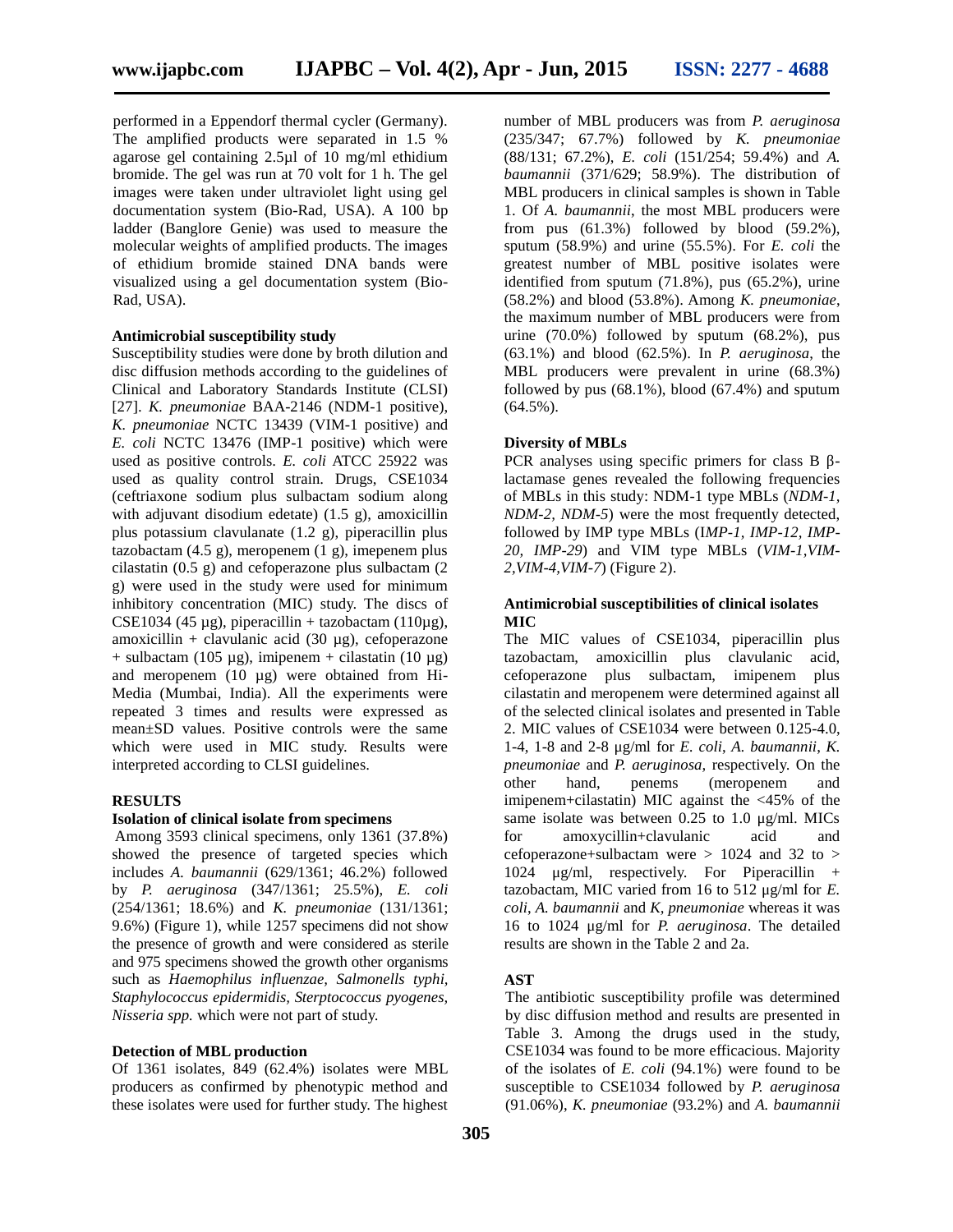(93%). Imipenem+cilastatin was found second most active agent. Our results showed that approximately 42.0 %, 36.1%, 44.3% and 38.7 isolates of *E. coli*, *A. baumannii*, *K. pneumoniae* and *P. aeruginosa* were susceptible to Imipenem+cilastatin whereas 25.8, 27, 33 and 28.1 % isolates of *E. coli*, *A. baumannii*, *K. pneumoniae* and *P. aeruginosa* were susceptible to meropenem. Piperacilline+tazobactam was susceptible to 12.9 %, 13.5%, 13.7 and 15.7 % isolates of *E. coli, A. baumannii*, *K. pneumoniae* and *P. aeruginosa* respectively. None of the isolates were noted to be susceptible to Amoxycillin+clavulanic acid and cefoperazone+sulbactam. The detailed results are shown in the Table 3.

#### **DISCUSSION**

In recent years, microbial resistance to nearly all classes of antimicrobials continue to rise worldwide against MBL positive bacteria as a threat to favorable outcome in the treatment of common infections in community and hospital settings<sup>28,29</sup>. As far as our knowledge this is the first report from India evaluating the antibiotic resistance among MBL positive (*E. coli* and *K. pneumoniae*) and nonfermenting Gram-negative bacilli (*A. baumannii* and *P. aeruginosa*) at a length.

In this study we isolated 849 (62.4%) MBL positive isolates out of 1361 clinical isolates among 3593 clinical specimens obtained from various parts of India. The prevalence of *A. baumannii* was 58.9 % which was similar to previous studies $30-32$ . In this study the prevalence of MBL in *P. aeruginosa* was 67.7% which is in agreement with other studies which noted 7 to 65 % prevalence of MBL in *P. aeruginosa5,*33,34 *.* In the present study, MBL was detected in 59.4% and 67.1% of *E. coli* and *K. pneumoniae.* This finding is in agreement with other reports which suggest the increasing prevalence of MBL in Indian subcontinent in Enterobacteriaceae<sup>4,13,29,35</sup>. Increasing prevalence of MBLs in our community is suggested to be due to intense prescription of  $3<sup>rd</sup>$  generation cephalosporins and penems in hospitals and the dissemination of these organisms by inappropriate hygienic measures as well as spread of resistant genes through plasmid transfer interspecies.

When these MBL positive isolates were subjected for study the prevalence of variant of different MBLs, NDM-1 type MBLs was most prevalent (48.5%) followed by IMP types (28.8 %) and VIM types (22.6 %). In the current investigation, CSE1034 was the most efficacious antibiotic against all the MBL producing organisms about 91 to 93 % of the isolates were susceptible to CSE1034. This is likely due to the CSE1034 altered the outer membrane permeability which in turn increased penetration of drug inside the bacterial cells. Furthermore, CSE1034 components acts synergistically and binds with the divalent ions required for the activity of MBLs thus enhancing the susceptibility of CSE1034 towards MBLs producing organisms. Previous studies also supports the higher susceptibilities of CSE1034 against these isolates $36,37$ . The carbapenem drugs are thought to be the most active drugs<sup>38</sup>. In this study 48 to 64 % of isolates were noted to be resistant to penems (meropenem and imipenem+cilastatin). It has been observed that increasing prevalence of carbapenems resistance varying from 13 to 51% in *E. coli* and *Klebsiella spp*. in New Delhi, India hospitals<sup>39</sup>. Similarly, it has also been demonstrated high prevalence of resistance to various carbapenems among *Enterobacteriaceae* strains<sup>40</sup>. A study reported a high rate of  $50\%$ carbapenem resistance among *Acinetobacter* isolates in New York<sup>41</sup>. Picao et al. reported 82 and 95 % resistance of imipenem and meropenem in *P. aeruginosa* isolates, suggested that the presence of nonenzymatic mechanism of carbapenem resistance such as porin loss and/or overexpression of efflux pumps<sup>42</sup>. Less susceptibility of piperacillin + tazobactam in Enterobacteriaceae (*E. coli* and *K. pneumoniae*) and non-Enterobacteriaceae (*A. baumannii* and *P. aeruginosa*) has been reported in India<sup>40,43,44</sup>. In the current study, only 13 to 15 % of isolates were found to be susceptible to piperacillin+tazobactam. None of the isolates were found to be susceptible to amoxycillin+clavulanic and cefoperazone+sulbactam.

#### **CONCLUSIONS**

Results of this study demonstrate that the frequency of MBL mediated resistance among the clinical isolates has been increasing and the drugs commonly used for the treatment of infections caused by MBL producing organisms are getting Data obtained this investigation clearly demonstrate the potent *in-vitro* activity of CSE1034 against MBL producing organisms. Hence, in case of infection with MBL producing organisms, CSE1034 can be of drug of choice for the treatment.

# **ACKNOWLEDGEMENTS**

Researchers are thankful to Venus Medicine Research Centre, Werne, Germany for providing assistance to carry out this study.

#### **Conflict of interest statement**

We declare that we have no conflict of interest.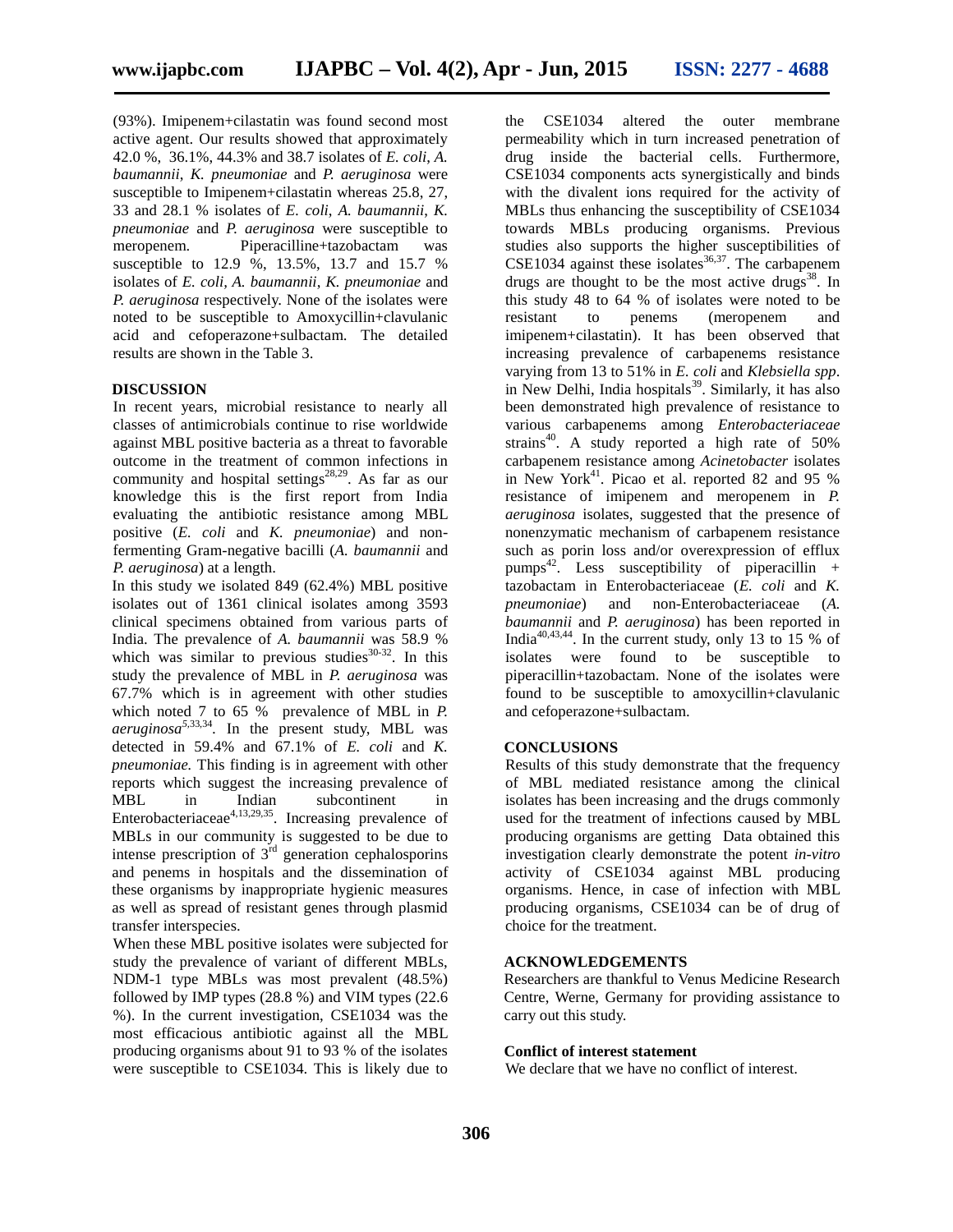

Where A=blood samples; B=urine samples; C=sputum samples; D= pus samples.

**Figure 1** Distribution of clinical isolates among all specimens (n=1361).



Where A= *A. baumannii; B= E. coli; C= K. pneumoniae; D= P. aeruginosa.* **Note:** Most of the isolates contained more than one MBL genes.

**Figure 2** Distribution of MBL enzymes in different bacterial species.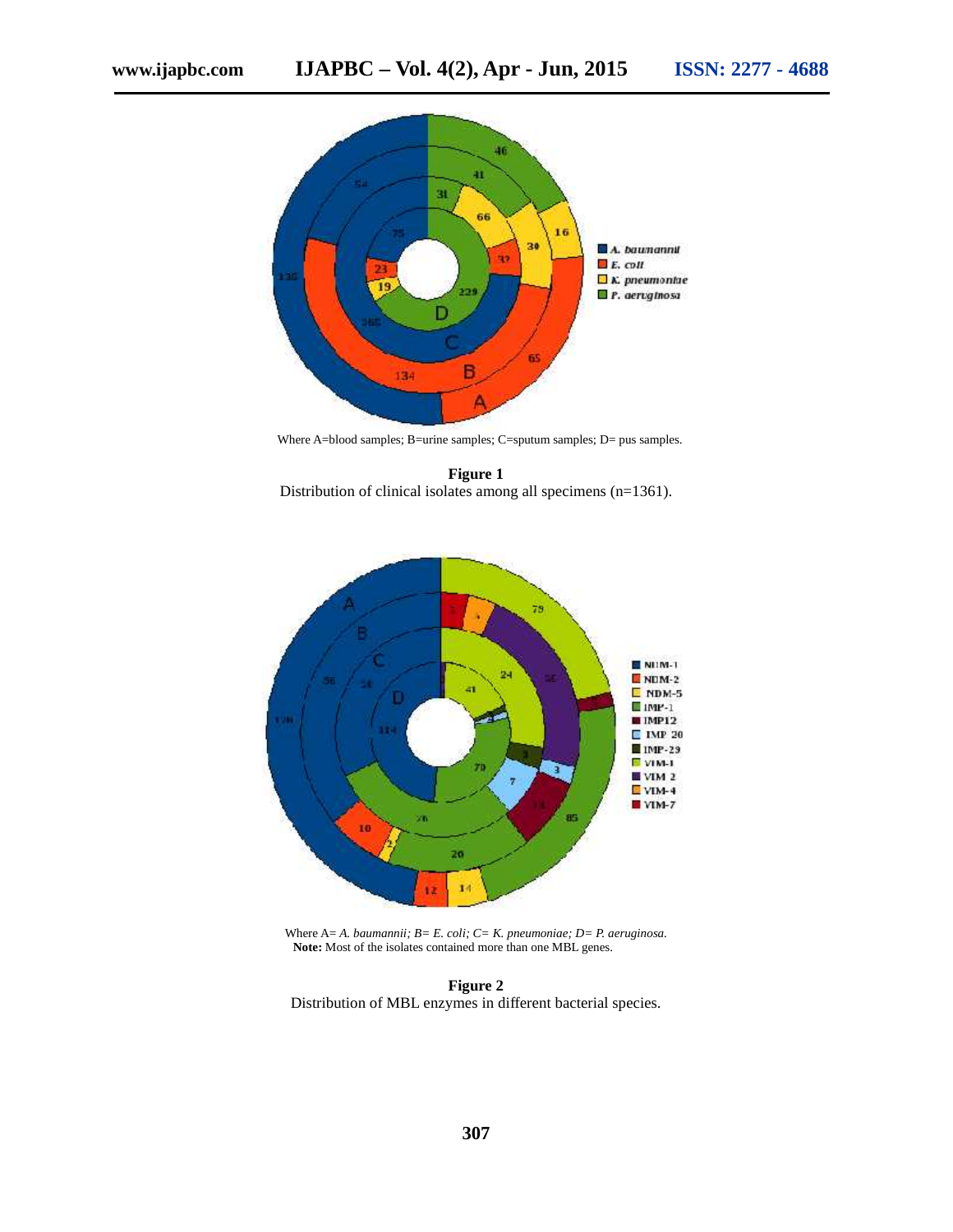| Distribution of metallo<br>-lactamases in clinical isolates. |                                                  |                                                  |                                                  |                                                  |  |  |  |  |  |  |  |
|--------------------------------------------------------------|--------------------------------------------------|--------------------------------------------------|--------------------------------------------------|--------------------------------------------------|--|--|--|--|--|--|--|
| Name of the<br>specimens                                     | A. baumannii                                     | E. coli                                          | K. pneumoniae                                    | P. aeruginosa                                    |  |  |  |  |  |  |  |
|                                                              | No of isolates resistant to<br>carbapenem $(\%)$ | No of isolates resistant to<br>carbapenem $(\%)$ | No of isolates resistant to<br>carbapenem $(\%)$ | No of isolates resistant to<br>carbapenem $(\%)$ |  |  |  |  |  |  |  |
| <b>Blood</b>                                                 | 80(59.2)                                         | 35(53.8)                                         | 10(62.5)                                         | 31(67.4)                                         |  |  |  |  |  |  |  |
| Urine                                                        | 30(55.5)                                         | 78 (58.2)                                        | 21(70.0)                                         | 28(68.3)                                         |  |  |  |  |  |  |  |
| Sputum                                                       | 215(58.9)                                        | 23(71.8)                                         | 45(68.2)                                         | 20(64.5)                                         |  |  |  |  |  |  |  |
| Pus                                                          | 46(61.3)                                         | 15(65.2)                                         | 12(63.1)                                         | 156(68.1)                                        |  |  |  |  |  |  |  |
| Total                                                        | 371 (58.9)                                       | 151 (59.4)                                       | 88 (67.2)                                        | 235(67.7)                                        |  |  |  |  |  |  |  |

**Table 1 Distribution of metallo** -lactamases in clinical isolates.

|                                      | Comparative MIC values of drugs against MBL producing strains. |             |                                  |              |                          |           |             |  |  |  |  |  |  |  |  |
|--------------------------------------|----------------------------------------------------------------|-------------|----------------------------------|--------------|--------------------------|-----------|-------------|--|--|--|--|--|--|--|--|
| Name of micro-<br>organisms          | Total no of strains<br>(801 clinical isolates)                 |             | Name of the drug. (µg/ml)        |              |                          |           |             |  |  |  |  |  |  |  |  |
|                                      |                                                                |             | Ceftriaxone +sulbactam (CSE1034) |              | Cefoperazone+ sulbactam  |           |             |  |  |  |  |  |  |  |  |
|                                      |                                                                | S           | Ι.                               | $\mathbb{R}$ | S                        | Ι         | $\mathbf R$ |  |  |  |  |  |  |  |  |
| E. coli                              | 155                                                            | $0.125 - 2$ | 16-32                            | 64-128       | $\overline{\phantom{a}}$ | $32 - 64$ | >1024       |  |  |  |  |  |  |  |  |
| A. baumannii                         | 371                                                            | $1 - 4$     | 16-32                            | 64-128       | $\overline{\phantom{a}}$ | 32-64     | >1024       |  |  |  |  |  |  |  |  |
| K. pneumoniae                        | 88                                                             | $1-8$       | 16-32                            | 64-128       | $\overline{\phantom{a}}$ | $32 - 64$ | >1024       |  |  |  |  |  |  |  |  |
| P. aeruginosa                        | 235                                                            | $2 - 8$     | 16-32                            | 64-128       |                          | 32-64     | >1024       |  |  |  |  |  |  |  |  |
| Klebsiella                           | $\mathbf{1}$                                                   | 4.0         |                                  |              | 256                      |           |             |  |  |  |  |  |  |  |  |
| pneumoniae                           |                                                                |             |                                  |              |                          |           |             |  |  |  |  |  |  |  |  |
| ATCC BAA-2146<br>(NDM-1 positive)    |                                                                |             |                                  |              |                          |           |             |  |  |  |  |  |  |  |  |
| Klebsiella                           | $\mathbf{1}$                                                   | 2.0         |                                  |              | 256                      |           |             |  |  |  |  |  |  |  |  |
| pneumoniae                           |                                                                |             |                                  |              |                          |           |             |  |  |  |  |  |  |  |  |
| <b>NCTC 13439</b>                    |                                                                |             |                                  |              |                          |           |             |  |  |  |  |  |  |  |  |
| (VIM-1 positive)                     |                                                                |             |                                  |              |                          |           |             |  |  |  |  |  |  |  |  |
| Escherichia                          | $\mathbf{1}$                                                   | 2.0         |                                  |              | 256                      |           |             |  |  |  |  |  |  |  |  |
| coli NCTC 13476 (IMP-<br>1 positive) |                                                                |             |                                  |              |                          |           |             |  |  |  |  |  |  |  |  |
| E. coli                              | $\mathbf{1}$                                                   | 0.06        |                                  |              | 0.5                      |           |             |  |  |  |  |  |  |  |  |
| <b>ATCC 25922</b>                    |                                                                |             |                                  |              |                          |           |             |  |  |  |  |  |  |  |  |

**Table 2**

Where S=susceptible; I=intermediate; R=resistance.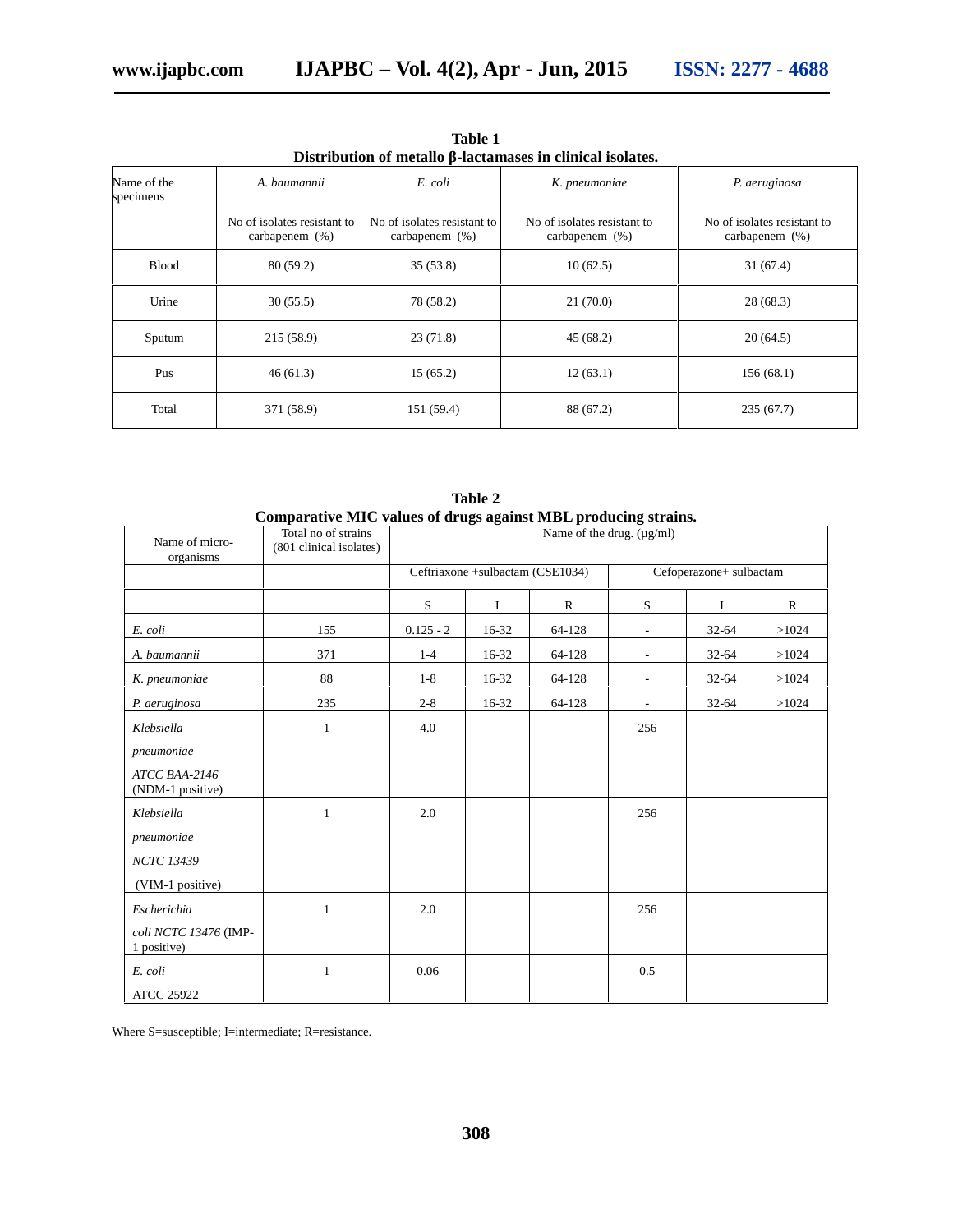**www.ijapbc.com IJAPBC – Vol. 4(2), Apr - Jun, 2015 ISSN: 2277 - 4688**

|                                                    |                                                         |                |            | Comparative MIC values of drugs against MDL producing strains. |                          |                          |              |                                |                |              |                 |                |              |  |
|----------------------------------------------------|---------------------------------------------------------|----------------|------------|----------------------------------------------------------------|--------------------------|--------------------------|--------------|--------------------------------|----------------|--------------|-----------------|----------------|--------------|--|
| Name of micro-<br>organisms                        | Total no of<br>strains<br>(801)                         |                |            |                                                                |                          |                          |              | Name of the drug. $(\mu g/ml)$ |                |              |                 |                |              |  |
|                                                    | clinical                                                |                |            |                                                                |                          |                          |              |                                |                |              |                 |                |              |  |
|                                                    | isolates)<br>Amoxicillin+<br>Piperacillin+<br>Imipenem+ |                |            |                                                                |                          |                          |              |                                |                |              |                 |                |              |  |
|                                                    |                                                         |                | tazobactam |                                                                |                          | clavulanic acid          |              |                                | cilastatin     |              | Meropenem       |                |              |  |
|                                                    |                                                         | S              | I          | $\mathbf R$                                                    | S                        | I                        | $\mathbb{R}$ | S                              | $\bf I$        | $\mathbb{R}$ | S               | I              | $\mathbf{R}$ |  |
| E. coli                                            | 155                                                     | 16             | $32 - 64$  | 128-512                                                        |                          | $\overline{\phantom{a}}$ | >1024        | $0.5 - 1.0$                    | $\overline{2}$ | $4 - 32$     | $0.5 - 1.0$     | $\overline{2}$ | $4 - 32$     |  |
| A. baumannii                                       | 371                                                     | 16             | $32 - 64$  | 128-512                                                        | $\overline{\phantom{0}}$ | $\overline{\phantom{a}}$ | >1024        | $0.5 - 1.0$                    | 2              | $4 - 16$     | $0.5 - 1.0$     | $\overline{2}$ | $4 - 64$     |  |
| K. pneumoniae                                      | 88                                                      | 16             | $32 - 64$  | 128-512                                                        |                          | $\overline{\phantom{a}}$ | >1024        | $0.5 - 1.0$                    | $\overline{c}$ | $4-16$       | $0.25 -$<br>1.0 | $\overline{2}$ | $4 - 32$     |  |
| P. aeruginosa                                      | 235                                                     | 16             | $32 - 64$  | 128-1024                                                       |                          | ä,                       | >1024        | $0.5 - 1.0$                    | 2              | $4 - 16$     | $0.5 - 1.0$     | $\overline{2}$ | $8 - 64$     |  |
| Klebsiella<br>pneumoniae<br>ATCC BAA-2146          |                                                         | 32             |            |                                                                | 128                      |                          |              | $\mathbf{2}$                   |                |              | 8               |                |              |  |
| (NDM-1 positive)                                   |                                                         |                |            |                                                                |                          |                          |              |                                |                |              |                 |                |              |  |
| Klebsiella<br>pneumoniae                           |                                                         | 64             |            |                                                                | 128                      |                          |              | $\mathbf{2}$                   |                |              | 8               |                |              |  |
| <b>NCTC 13439</b><br>(VIM-1 positive)              |                                                         |                |            |                                                                |                          |                          |              |                                |                |              |                 |                |              |  |
| Escherichia<br>coli NCTC 13476<br>(IMP-1 positive) |                                                         | 64             |            |                                                                | 128                      |                          |              | $\boldsymbol{2}$               |                |              | $\overline{4}$  |                |              |  |
| E. coli<br><b>ATCC 25922</b>                       |                                                         | $\overline{c}$ |            |                                                                | 8                        |                          |              | 0.03                           |                |              | 0.15            |                |              |  |

**Table 2a Comparative MIC values of drugs against MBL producing strains.**

Where S=susceptible; I=intermediate; R=resistance.

**Table 3 Comparative anti microbial susceptibility of drugs against MBL producing strains.**

| Name of micro-<br>organisms                                        | Total No of<br>strains | Name of drugs $(\mu g/ml)$                |     |              |                             |     |                                 |     |                            |              |                         |   |              |               |          |              |      |                |              |
|--------------------------------------------------------------------|------------------------|-------------------------------------------|-----|--------------|-----------------------------|-----|---------------------------------|-----|----------------------------|--------------|-------------------------|---|--------------|---------------|----------|--------------|------|----------------|--------------|
|                                                                    |                        | Ceftriaxone<br>$+$ Sulbactam<br>(CSE1034) |     |              | Piperacillin+<br>Tazobactam |     | Amoxicillin+<br>clavulanic acid |     | Cefoperazone<br>+Sulbactam |              | Imipenem+<br>Cilastatin |   |              | Meropenem     |          |              |      |                |              |
|                                                                    |                        | Susceptible (%)                           |     |              |                             |     |                                 |     |                            |              |                         |   |              |               |          |              |      |                |              |
|                                                                    |                        | S                                         |     | $\mathbb{R}$ | S                           | I   | R                               | S   | I                          | $\mathbb{R}$ | S                       | I | $\mathbb{R}$ | S             | <b>I</b> | $\mathbb{R}$ | S    | I              | $\mathbb{R}$ |
| E. coli                                                            | 155                    | 97                                        |     | 2            | 12.9                        | 5.8 | 81.3                            | L,  | $\overline{\phantom{a}}$   | 100          |                         |   | 8.4 91.6     | 42            | 9.1      | 48.9         | 25.8 | 10.3           | 63.9         |
| A. baumannii                                                       | 371                    | 93                                        | 1.9 | 5.1          | 13.5                        | 3.8 | 82.7                            | ä,  | ÷,                         | 100          |                         |   |              | 5.4 94.6 36.1 |          | 6.2 57.7     | 27   | $\overline{7}$ | 66           |
| K. pneumoniae                                                      | 88                     | 93.2                                      | 1.1 | 5.7          | 13.7                        | 4.6 | 81.7                            | ä,  | $\sim$                     | 100          |                         |   | 5.7 94.2     | 44.3          |          | $4.5$ 51.2   | 33   | 10.3           | 56.7         |
| P. aeruginosa                                                      | 235                    | 95.7                                      | 2.1 | 2.2          | 15.7                        | 2.1 | 82.2                            | L.  | ÷,                         | 100          | ٠                       |   | 7.6 92.3     | 38.7          |          | 7.6 53.6     | 28.1 | 7.7            | 64.2         |
| Klebsiella<br>$p$ neumoniae $ATCC$<br>BAA-2146 (NDM-1<br>positive) | 1                      | 100                                       |     |              |                             |     | 100                             |     |                            | 100          |                         |   | 100          |               | 100      |              |      |                | 100          |
| Klebsiella<br>pneumoniae NCTC<br>13439 (VIM-1<br>positive)         | $\mathbf{1}$           | 100                                       |     |              |                             |     | 100                             |     |                            | 100          |                         |   | 100          |               | 100      |              |      |                | 100          |
| Escherichia coli<br>NCTC 13476 (IMP-<br>1 positive)                | $\mathbf{1}$           | 100                                       |     |              |                             |     | 100                             |     |                            | 100          |                         |   | 100          |               | 100      |              |      |                | 100          |
| E. coli ATCC 25922                                                 | 1                      | 100                                       |     |              | 100                         |     |                                 | 100 |                            |              | 100                     |   |              | 100           |          |              | 100  |                |              |

Where S=susceptible; I=intermediate; R=resistance.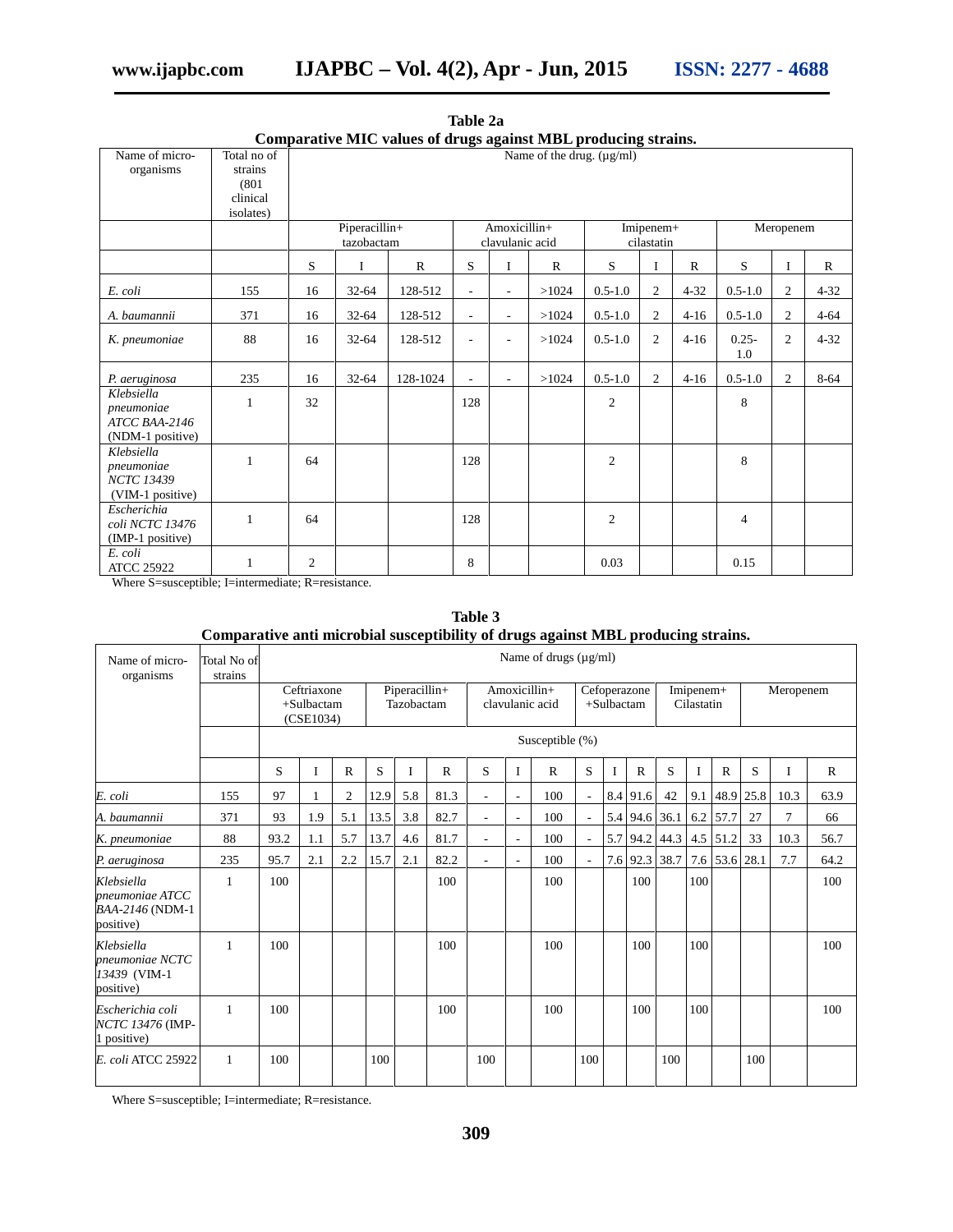## **REFERENCES**

- 1. Zavascki AP, Carvalhaes CG, Picao RC, Gales AC. Multidrug-resistant *Pseudomonas aeruginosa* and *Acinetobacter baumannii*: resistance mechanisms andimplications for therapy. Expert Rev Anti Infect Ther 2010;8:71– 93.
- 2. Amjad A, Mirza IA, Abbasi SA, Farwa U, Malik N, Zia F. Modified Hodge test: a simple and effective test for detection of carbapenemase production. Iran J Microbiol 2011;3:189-193.
- 3. Muthusamy D, Boppe A. Methods for the detection of various beta-lactamases in carbapenem resistant isolates of *Acinetobacter baumanii* at a tertiary care hospital in South India. J Clin Diag Res 2012;6:970-973.
- 4. Khuntayaporn P, Montakantikul P, Mootsikapun P, Thamlikitkul V, Chomnawang MT Prevalence and genotypic ralatedness of carbapenem resistance among multidrug-resistant *Pseudomonas aeruginosa* in tertiary hospitals across Thailand. Ann Clin Microbiol Antimicrob 2012;11:25.
- 5. De AS, Kumar SH, Baveja SM. Prevalence of metallo- -lactamase producing *Pseudomonas aeruginosa* and *Acinetobacter species* in intensive care areas in a tertiary care hospital. Indian J Crit Care Med 2010;14:217-9.
- 6. Uma KR, Srinivasa RR, Suchismita S, Shashikala P, Kanungo R, Jayachandran S, et al. Phenotypic and genotypic assays for detecting the prevalence of metallo-b-lactamases in the clinical isolates of *Acinetobacter baumannii* from a south Indian tertiary care hospital. J Med Microbiol 2009;58:430-35.
- 7. Noyal MJC, Menezes GA, Garish BN, Sujatha S, Parija SC. A simple screening test for the detection of carbapenemases in the clinical isolates of non fermentative, Gram negative bacteria. Indian J Med Res 2009;129:707-71.
- 8. Bora A, Ahmad G. Detection of NDM-1 in clinical Isolates of *Klebsiella pneumoniae* from Northeast India. J Clin Diag Res 2012;6:794- 800.
- 9. Lascols C, Hackel M, Marshall SH, Hujer AM, Bouchillon S, Badal R, Hoban D, Bonomo RA. The increasing prevalence and the dissemination of NDM-1 metallo- -lactamase in India: data from the SMART study. J Antimicrob Chemother 2011;66:1992-7.
- 10. Sarma JB, Bhattacharya PK, Kalita D, Rajbangshi M. Multidrug-resistant Enterobacteriaceae which include metallo- lactamase producers are the predominant pathogens of healthcare-associated infections in

an Indian teaching hospital. Indian J Med Microbiol 2011;29:22-7.

- 11. Francis RO, Wu F, Della-Letta P, Shi J, Whittier S. Rapid detection of *Klebsiella pneumoniae* carbapenemase genes in *Enterobacteriaceae* directly from blood culture bottles by real-time PCR. Amer J Clin Pathol 2012;137:527-532.
- 12. Hu F, Chen S, Xu X, Guo Y, Liu Y, Zhu D, Zhang Y. Emergence of carbapenem-resistant clinical *Enterobacteriaceae* isolates from a teaching hospital in Shanghai. China J Med Microbiol 2012;61:132-6.
- 13. Walsh TR. Emerging carbapenemases: a global perspective. Int J Antimicrob Agents 36 Suppl 2010;3:S8-14.
- 14. Kotsanas D, Wijesooriya WR, Korman TM, Gillespie EE, Wright L, Snook K, Williams N, Bell JM JM, Li HY, Stuart RL . "Down the carbapenem-resistant bacteria in intensive care unit patients and handwashing sinks". Med J Aus 2013;198:267–269.
- 15. Gilrich D, Poirel L, Nordmann P. Value of the modified Hodge test for detection of emerging carbapenemases in *Enterobacteriaceae*. J Clin Microbiol 2012;50:477-479.
- 16. Collee JG, Duguid JP, Fraser AG, Marmion BP, Simmons A. Laboratory strategy in the diagnosis of infective syndromes. Chapter 4. In: Mackie and McCartney Practical Medical Microbiology. 14  $<sup>th</sup>$  ed. Collee JG, Fraser AG,</sup> Marmion BP, Simmons A, Eds. (Churchill Livingstone, New York) 1996. p. 53-94.
- 17. Yong D, Lee K, Yum JH, Shin HB, Rossolini GM, Chong Y. Imipenem–EDTA disc method for differentiation of metallo- -lactamase producing clinical isolates of *Pseudomonas spp.* and *Acinetobacter spp.* J Clin Microbiol 2002;40:3798-801.
- 18. Poirel L, Walsh TR, Cuvillier V, Nordmann P. Multiplex PCR for detection of acquired carbapenemase genes. Diag Microbiol Infect Dis 2011;70:119–123.
- 19. Nordmann P, Boulanger AE, Poirel L. NDM-4 Metallo-beta-Lactamase with Increased Carbapenemase Activity from *Escherichia coli*. Antimicrob Agents Chemother 2012;56:2184– 2186.
- 20. Hornsey M, Phee L, Wareham DW. A novel variant (NDM-5) of the New Delhi metallo- lactamase (NDM) in a multidrug resistant *Escherichia coli* ST648 isolate recovered from a patient in the United Kingdom. Antimicrob Agents Chemother 55:125952-125954.
- 21. Ellington MJ, Kistler J, Livermore DM, Woodford N. Multiplex PCR for rapid detection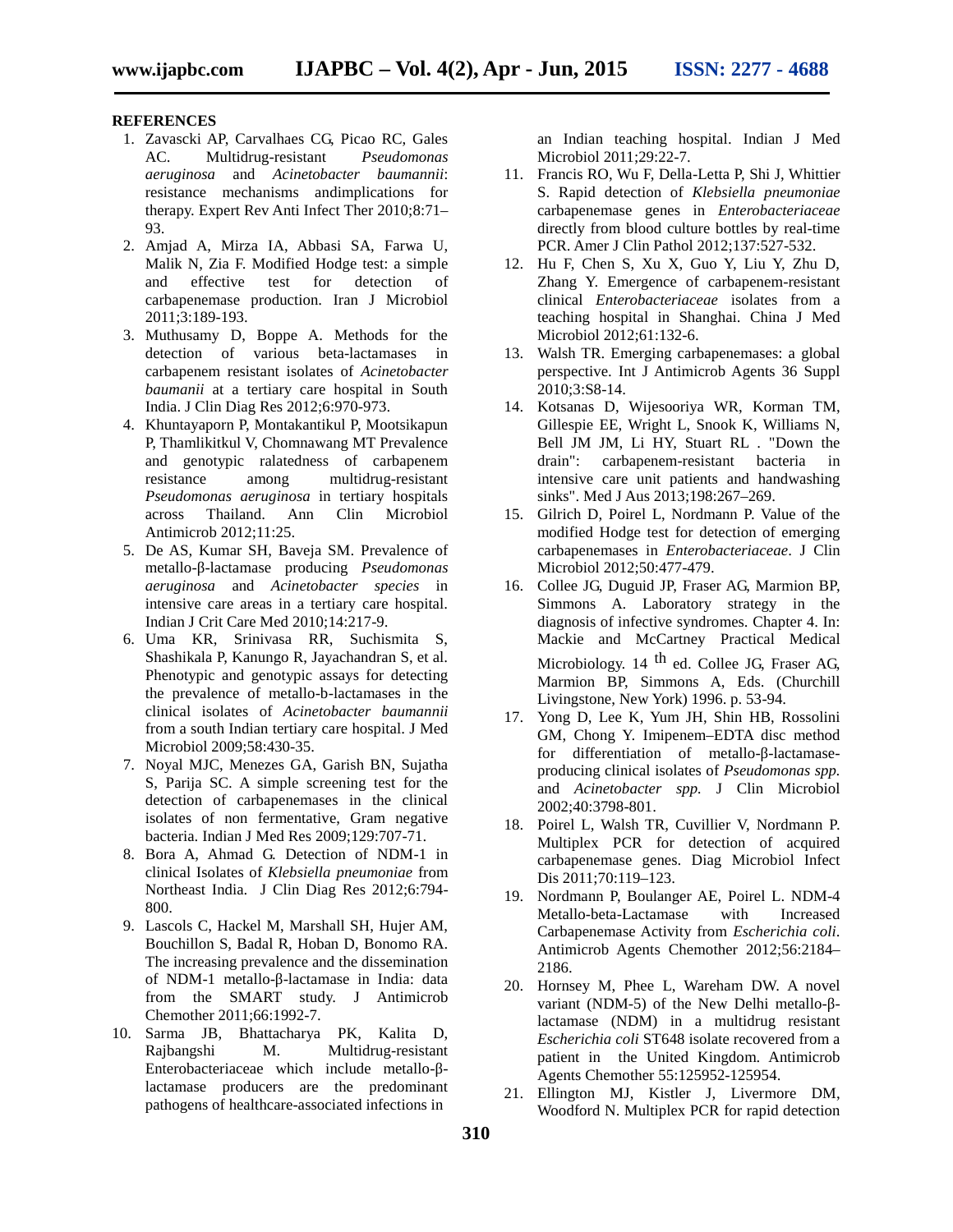of genes encoding acquired metallo-betalactamases. J Antimicrob Chemother 2007;59:321–322.

- 22. Docoquier JD, Riccio ML, Mugnaioli C, Luzzaro F, Endimiani A, Tonoolo A, Amicosante G, Rossolini GM. IMP-12, a new plasmid-encoded metallo-beta-lactamase from a *Pseudomonas putida* clinical isolate. Antimicrob Agents Chemother 2003;47:1522–1528.
- 23. Bisiklis A, Papageorgiou F, Frantzidou F, Alex- Daniel S. Specific detection of blaVIM and blaIMPmetallo- -lactamase genes in a singlereal-time PCR. Clin Microbiol Infect 2007;13:1201–1203.
- 24. Jeannot K, Poirel L, Robert-Nicoud M, Cholley P, Nordmann P, Plesiat P. IMP-29, a novel IMPtype metallo-beta-lactamase in *Pseudomonas aeruginosa.* Antimicrob Agents Chemother 2012;56:2187-90.
- 25. Yan JJ, Hsueh PR, Ko WC, Luh KT, Tsai SH, Wu HM, Wu JJ. Metallo-beta-lactamases in clinical *Pseudomonas isolates* inTaiwan and identification of VIM-3, a novel variant of the VIM-2 Enzyme. Antimicrob Agents chemother 2001;45:2224–2228.
- 26. Tsakris A, Pournaras S, Woodford N, Palepou MF, Babini GS, Douboyas J, Livermore DM . Outbreak of Infections Caused by *Pseudomonas aeruginosa* producing VIM-1 carbapenemase in Greece. J Clin Microbiol 2000;38:1290–1292.
- 27. Clinical Laboratory Standard Institute (CLSI) performance standards for antimicrobial susceptibility sesting CLSI approved standards CLSI M100-S23, Wayne, PA. USA, 2013.
- 28. Deshpande P, Rodrigues C, Shetty A, Kapadia F, Hedge A, Soman R (2010) New Delhi metallolactamase (NDM-1) in *Enterobacteriaceae*: treatment options with carbapenems compromised. J Associa Phys 2010;58: 5-6.
- 29. Nagaraj S, Chandran SP, Shamanna P, Macaden R (2012) Carbapenem resistance among *Escherichia coli* and *Klebsiella pneumoniae* in a tertiary care hospital in south India. Indian J Med Microbiol 2012;30:93-95.
- 30. Peymani A, Nahaei M-R, Farajnia S, Hasani A, Mirsalehian A, Sohrabi N, Abbasi L. High prevalence of metallo-beta-lactamases producing *Acinetobacter baumannii* in a teaching hospital in Tabriz, Iran. Jpn J Infect Dis 2011;64:69-71.
- 31. Poirel L, Nordmann P. Carbapenem resistance in *Acinetobacter baumannii*:mechanisms and epidemiology. Clin Microbiol Infect *2006;*12: 826-36.
- 32. SinglA P, Sikka R, Deep A,Chaudhary U. Phenotypic detection and prevalence of metallo

beta-lactamases (MBLs) in carbapenem resistant isolates of Acinetobacter species at a tertiary care hospital in North india. Int J Pharm Med Bio Sci 2013;2:85-91.

- 33. Pitout JD, Gregson DB, Poirel L, McClure JA, Le P, Church Dl. Detection of *Pseudomonas aeruginosa* producing metallo-beta-lalactamases in a large centralized laboratory. J Clin Microbiol 2005;43:3129-35.
- 34. Varaiya A, Kulkarni N, Kulkarni M, Bhalekar P, Dogra J. Incidence of metallo-beta-lactamase producing *Pseudomonas aeruginosa* n ICU patients. Indian J Med Res 2008;127:398-402.
- 35. Bhaskar MM, Anand R, Harish BN. Prevalence of blaNDM-1 producing blood isolates of *Escherichia coli*, *Klebsiella* species and *Enterobacter* Species in a tertiary care centre in South India. J Microbiol Res Rev 2013;1:61-68.
- 36. Chaudhary M, Payasi A. Antimicrobial susceptibility pattern and molecular characterization of *Klebsiella pneumoniae* clinical isolates from North India patients. Int J Med Med Sci *2013;* 46:1218-1224.
- 37. Chaudhary M, Payasi A. Rising antimicrobial resistance of *Pseudomonas aeruginosa* isolated from clinical specimens in India. J Proteom Bioinform 6:005-009.
- 38. Jang CH, Park SY. Emergence of ciprofloxacinresistant *Pseudomonas* in chronic suppurative otitis media. Clin Otolaryngol 2004; 29: 321- 323.
- 39. Wattal C, Goel N, Oberoi JK, Raveendran R, Datta S, Prasad KJ. Surveillance of multidrug resistant organisms in a tertiary care hospital in Delhi, India. J Assoc Phys India 2010; 58:32-6.
- 40. Gupta E, Mohanty S, Sood S, Dhawan B, Das BK, Kapil A. Emerging resistance to carbapenems in a tertiary care hospital in North India. Indian J Med Res 2006; 124:95-8.
- 41. Manikal VM, Landman DR, Saurina G, Oydna E, Lal H, Quale J. Endemic carbapenemresistant *Acinetobacter* species in Brooklyn, New York: citywide prevalence, interinstitutional spread and relationship to antibiotic usage. Clin Infect Dis 2000; 31:101-06.
- 42. Picao RC, Poirel L, Gales AC, Nordmann P. Diversity of -lactamases produced by ceftazidime-resistant *Pseudomonas aeruginosa* isolates causing bloodstream infections in Brazil. Antimicrob agents Chemother 2009; 53:39089-13.
- 43. Kumar MS, Lakshmi V, Rajagopalan R. Occurrence of Extended spectrum beta lactamases among Enterobacteriaceae spp isolated at a tertiary care institute. Indian J Med Microbiol 2006; 24:208–211.